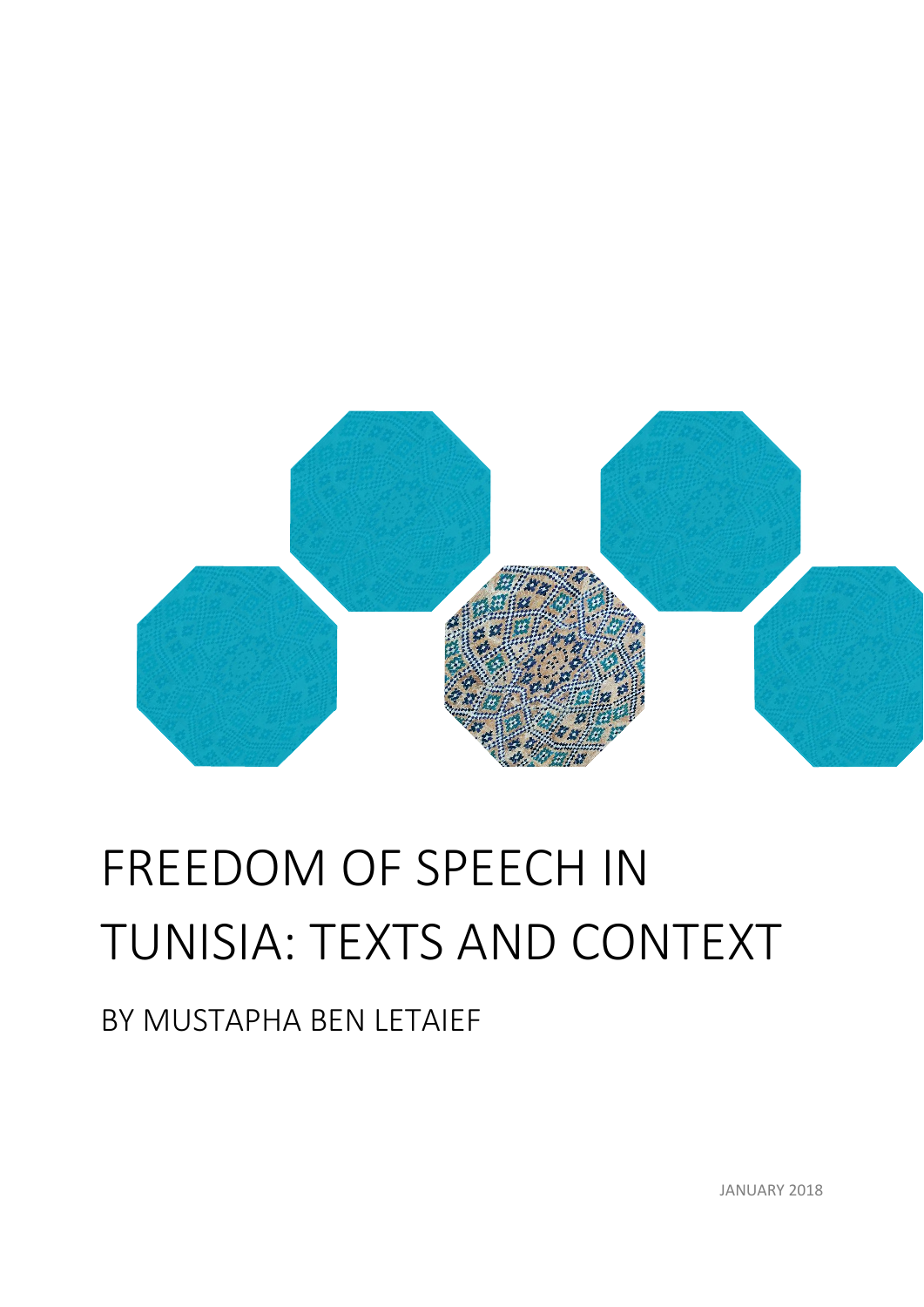## TABLE OF CONTENTS

| 1.1 The 2011 transition: Decree laws 2011-41, 2011-115 and 2011-116 represent a significant leap forward 6 |
|------------------------------------------------------------------------------------------------------------|
|                                                                                                            |
|                                                                                                            |
|                                                                                                            |
|                                                                                                            |
|                                                                                                            |
|                                                                                                            |
|                                                                                                            |
|                                                                                                            |
|                                                                                                            |
|                                                                                                            |
|                                                                                                            |
|                                                                                                            |
|                                                                                                            |
|                                                                                                            |

Mustapha Ben Letaief is professor at the Law Faculty at the University of Tunis El Manar.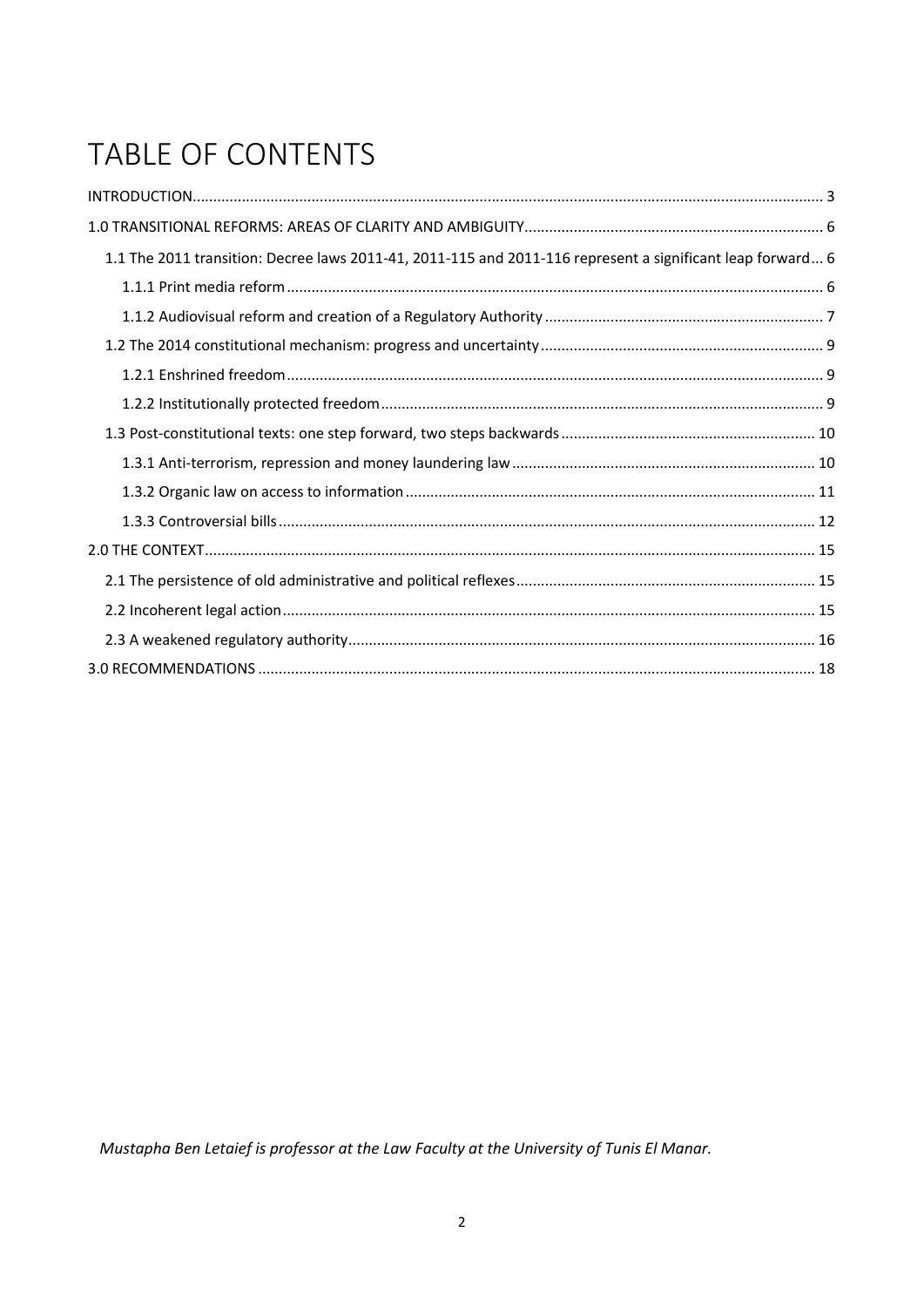## INTRODUCTION

Media is the field in which the battle for liberties is most prominently played out. It plays a crucial role as a "Fourth Estate". Tunisian media have served, in their overwhelming majority, as one of the pillars of the authoritarian regime. Since the ousting of the former president, they have been at the heart of the democratic transition project. To measure the progress achieved, it is important to review the legacy of the previous regime.

The transition initiated in 2011 had to contend with the legacy of this repressive and reclusive regime.<sup>1</sup> The overwhelming majority of media and press organisations were instruments of the former regime, which used them as part of its propaganda system, to serve lies and denigrate dissidents and critical voices.<sup>2</sup> They discharged the dishonourable mission of falsifying the social and economic reality.<sup>3</sup>

The bribing of Tunisian and foreign media companies and journalists, through the Tunisian Agency for External Communication (ATCE), was commonplace. Depending on their allegiance to Ben Ali and his regime, media organisations were granted the right by the ATCE to publish or broadcast public sector ads. But if an organisation voiced a negative opinion on the regime, the ATCE would withdraw all public ads to drive the organisation towards bankruptcy. This is how censorship functioned under the Ben Ali regime. The Agency also paid mercenaries and foreign political figures to promote the image of Ben Ali in their respective countries. Some media organisations – bribed by the system - were used as instruments for the regime's propaganda abroad.

In this context, the legal framework governing the media was draconian. Article 8 of the June 1, 1959 constitution stipulated that freedom of speech and freedom of the press were guaranteed, but the legislation governing the field of media and communication was repressive and arbitrary.

The 1975 law on print media was very repressive, $4$  while audiovisual media was vulnerable to a legal vacuum that left the door open for all kinds of abuse. The rare legal texts that existed were exclusively related to national radio and television.<sup>5</sup>

In the field of print media, in general, the 1975 law functioned more like a media criminal law, due to the significant number of jail terms it provided for, despite successive amendments in 1988,<sup>6</sup> 1993,<sup>7</sup> 2001<sup>8</sup> and 2006,<sup>9</sup> including the transfer of some imprisonment provisions to the criminal code (2001) and the removal of sanctions related to the legal deposit of publications (2006).<sup>10</sup>

1

<sup>1</sup> Chouikha (L.), « Propriétés et particularités du champ politico-journalistique en Tunisie », NAQD

<sup>&</sup>lt;sup>2</sup> The truth is that this media control started with the Bourguiba regime, as early as 1956. Media organisations were considered as the voice of the state. Then, Ben Ali tightened his control of both public and private media.

<sup>3</sup> During the 2008 miners uprising and the 2010-11 revolution, no Tunisian media reported the claims and criticism against the regime.

<sup>4</sup> Law no 1975-32, dated April 28, 1975, Official Journal, issue 29, April 29, 1975, modified.

<sup>5</sup> Law no 2007-33, dated June 4, 2007, on public institutions of the audiovisual sector, Official Journal, issue 45, June 5, 2007, law no 1990-49, dated May 7, 1990, on the creation of the Tunisian Radio Television

<sup>6</sup> Organic law no 1988-89, dated August 2, 1989

<sup>7</sup> Organic law no 1993-85, dated August 2, 1993

<sup>8</sup> Organic law no 2001-43, dated May 3, 2001

<sup>9</sup> Organic law no 2006-1, dated January 9, 2006.

<sup>10</sup> Chouikha (L.), « Fondement et situation de la liberté en Tunisie » & « Tunisie, la liberté d'expression assiégée », IFEX-TMG reports, Feb. 2005, page 22.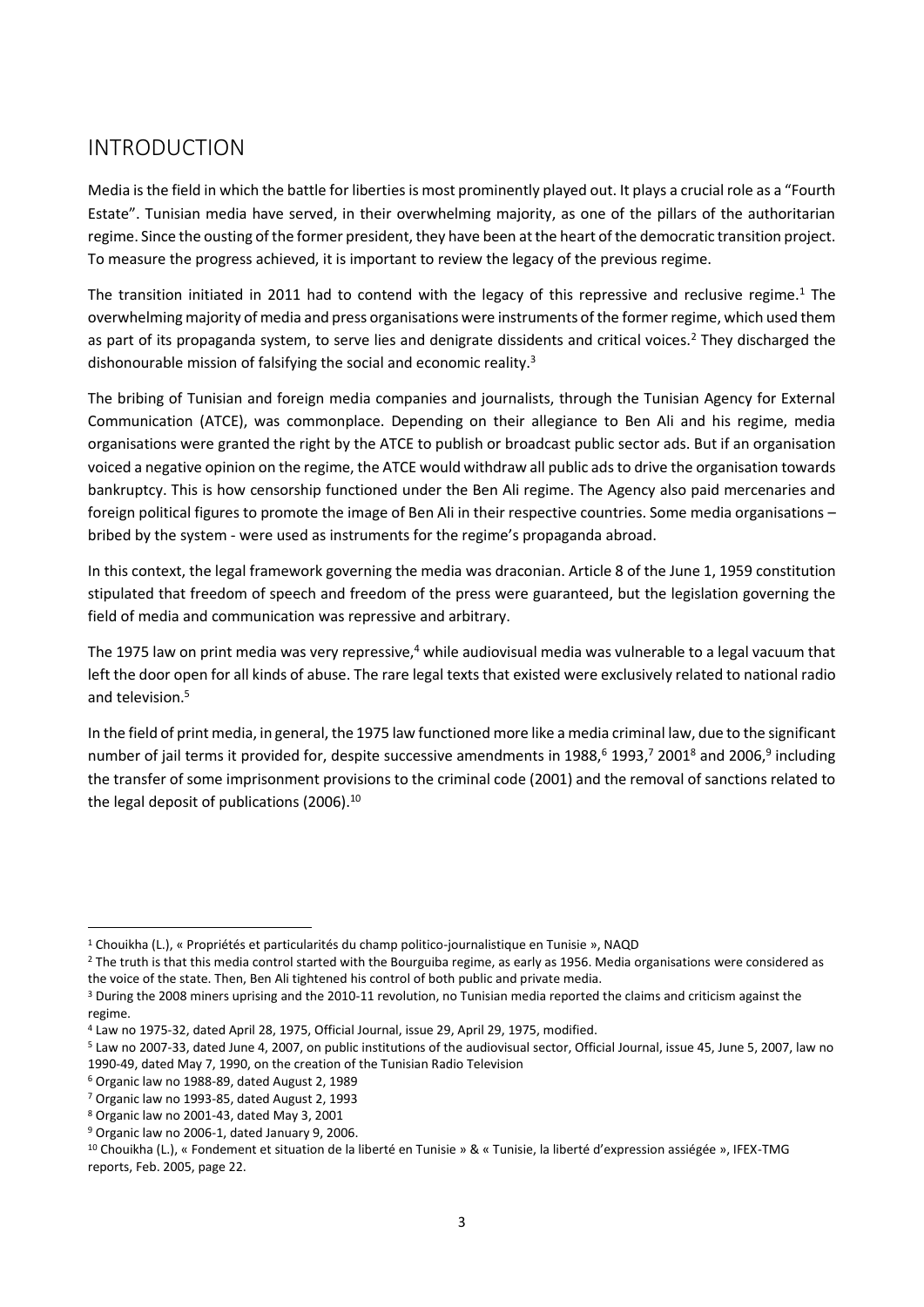This repressive trend was further consolidated with the introduction of the anti-terrorist law in 2003,<sup>11</sup> and the amendment of article 61 of the criminal law in August 2010.<sup>12</sup>

After the relative openness of the late 1980s, Ben Ali's accession to power led to a rapid rise in attacks against fundamental liberties, including freedom of speech and freedom of the press. This resulted in, from 1989, the disappearance of almost all independent newspapers and magazines, such as the weekly magazines Le Maghreb, Le Phare and L'opinion, etc.

In the 1990s and 2000s, there was certainly a multitude of publications, but they were all fully controlled by the regime, publishing its propaganda and denigrating opposition figures and human rights activists.<sup>13</sup>

Audiovisual media was also tightly controlled, with a weak public sector, consisting of two TV channels and a government radio corporation with four national channels, including one in French, plus five regional radio stations.

The private sector was no better, offering two TV channels (Hannibal and Nessma) and four FM radio stations (Mosaique, Shems FM, Express FM and Jawhara FM), all owned by family members of President Ben Ali and their relatives, operating on a political quid pro quo and nepotism basis. Any political or news programming was prohibited.

Thus, in the absence of an independent regulation authority, the audiovisual sector was co-opted by the political authority. As for online media, the Internet was closely monitored. The legal framework set by the former regime was autocratic, oscillating between the absence of applicable law and the adoption of a legislation that appeared to be liberal, but which in reality was particularly draconian.

Tunisia was on top of blacklists of countries hostile to freedom of the press and the Internet.<sup>14</sup>

In this context, a telecommunications code and an organic law on the protection of personal data were promulgated in 2001 and 2004 respectively.<sup>15</sup>

This last text was adopted to bolster the image of the regime, just before the 2005 World Summit on the Information Society, which was hosted by Tunisia. But behind the emphatic proclamations of the principles of transparency and human rights, the right to access to information stated in the February 27, 2004 organic law on the protection of personal data was very narrow. Prohibited sensitive data, included in article 13 (personal data on offences, criminal lawsuits, indictment, preventive measures and judiciary record) and article 14 (data on origins, convictions, opinions and health) do not apply to administrative authorities and public entities.

Moreover, article 56 stipulated that citizens' access to personal data did not apply to public administrative personalities.

Article 54 of the same law exempted "public authorities, local authorities and public administrative institutions" from abiding by certain provisions, namely pertaining to the obligation of prior declaration of personal data

 $\overline{a}$ 

<sup>14</sup> As of 1998, Ben Ali was considered as of the "10 worst enemies of the press" by the Committee for the protection of journalists. He was also seen as a major threat by Reporters without Borders.

<sup>11</sup> Law no 2003-75, dated December 10, 2003.

<sup>12</sup> Law no 2010-35, dated June 29, 2010.

<sup>&</sup>lt;sup>13</sup> Only a few low circulation publications owned by opposition political parties managed to resist, despite the harassment, lawsuits, and censorship, such as Al Mawkef, a weekly published by the progressive democratic party, and La Nouvelle Voie, published by Attaidid.

<sup>15</sup> Official Journal, issue 10, February 3, 2004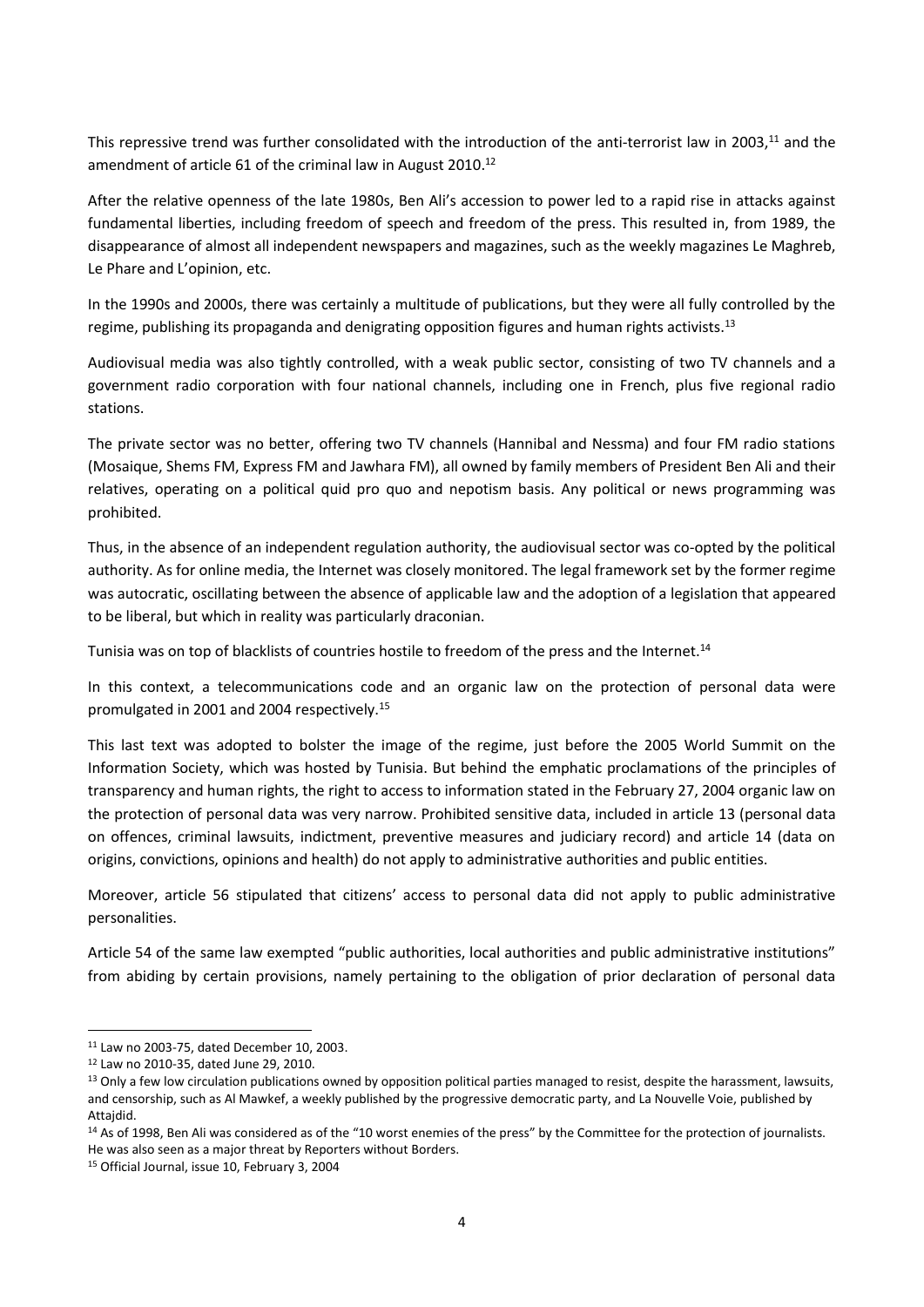processing for public security or national defense reasons, in case of criminal lawsuit or when necessary for the implementation of their mission, in accordance with the legislation in force.

The draconian nature of the legal framework on media freedom has worsened over the years, reaching unmatched levels during the years before the ouster of Ben Ali.

However, despite this draconian set of laws, the cyberspace has contributed, in an effective way, to boosting the uprising.<sup>16</sup>

In fact, to counter censorship and lack of coverage by the traditional national media during the revolution,<sup>17</sup> the information battle moved online. To combat this, the authorities stepped up Facebook monitoring and shut down a number of YouTube channels. Police resorted to comprehensive filtering at the level of Internet service providers. With the revolution, the media sphere was shaken up, both during the insurrection and during the transition.

**.** 

<sup>16</sup> See Ben Letaief, « Droit, administration publique et TIC en Tunisie », in Mezouaghi (M.), (dir.), Le Maghreb dans l'économie numérique, IRMC, Maisonneuve et Larose, Paris 2007, p. 181-201 ; «Médias, Internet et transition démocratique en Tunisie », in Lavenue (J.J.), (Dir.), E-révolutions et révolutions, Résistances et résiliences, Presses Universitaires du Septentrion, Lille 2016, p. 91 <sup>17</sup> December 17, 2010 to January 14, 2014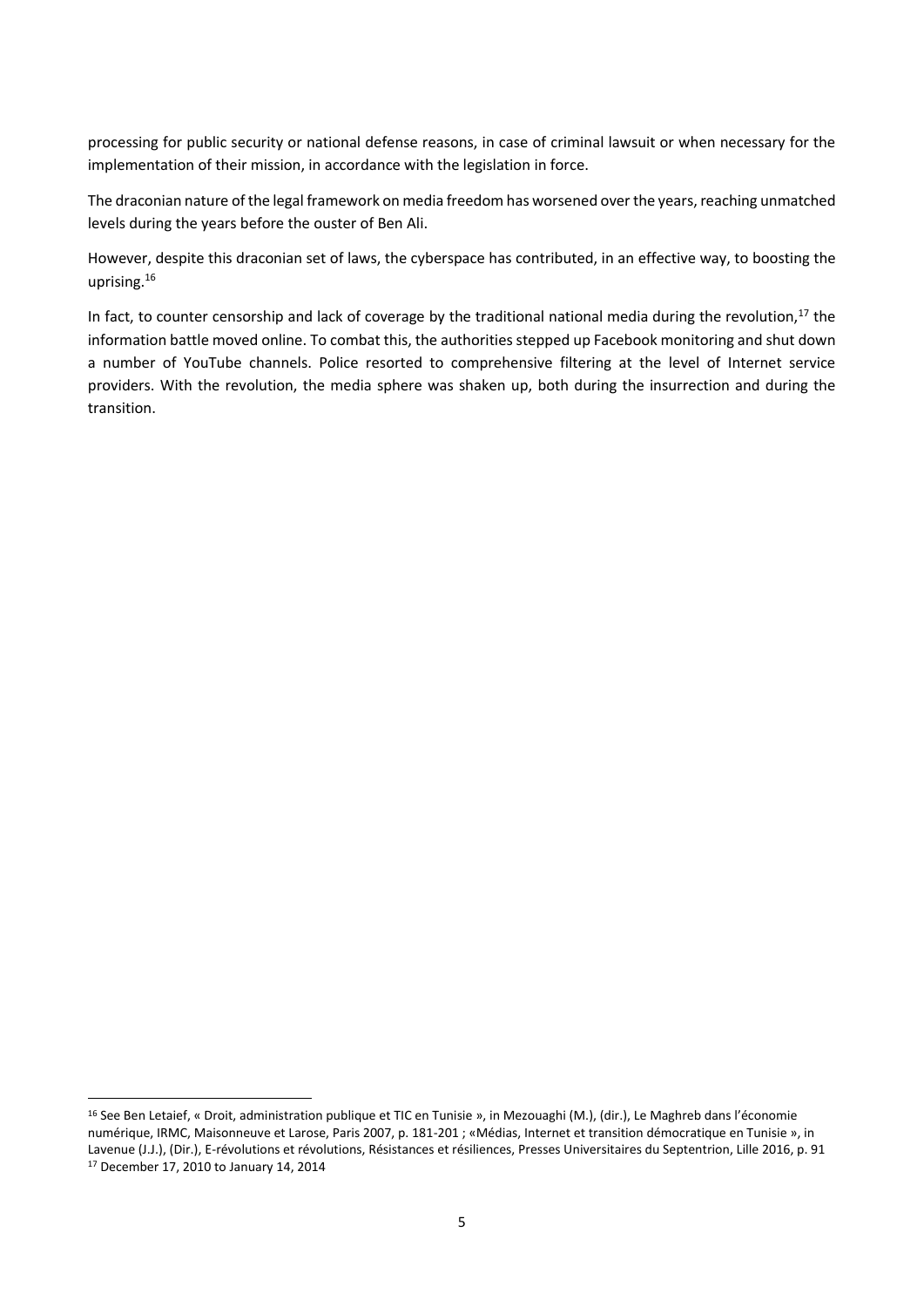## 1.0 TRANSITIONAL REFORMS: AREAS OF CLARITY AND AMBIGUITY

After the fall of the Ben Ali regime, reforms relating to the media and freedom of speech were a top priority. The reforms introduced in 2011 achieved real progress, supported by a new constitutional system that consolidated protections of freedom of speech, despite some degree of uncertainty and ambiguity.

## 1.1 THE 2011 TRANSITION: DECREE LAWS 2011-41, 2011-115 AND 2011-116 REPRESENT A SIGNIFICANT LEAP FORWARD

Before Ben Ali fled, a strong wind of freedom blew across the country and paved the way for pluralism and unprecedented freedom. Since 2011, the media sector has been pursuing a status and role.

In the public sector, journalists wanted to shift from government to a public information service, governed by ethics, objectivity and balanced pluralism. The private sector was keen to safeguard the newly gained freedom.

At the institutional level, in the aftermath of the fall of the former president, three independent committees were created. The first was entrusted with investigating corruption and embezzlement under the former regime, the second with the violence directed towards the population during the revolt, and the third with political reforms. The mandate of the latter was expanded in early March 2011 to include legal experts, young revolutionaries from different regions of the country, civil society and representatives of major militant organisations', such as the Tunisian League for the Defense of Human Rights, the Bar Association, Magistrates' Association and the Tunisian General Workers' Union, in addition to a dozen political parties. It was later renamed High Authority for the Achievement of the Objectives of the Revolution, Political Reform and Democratic Transition. The embedded expert committee was composed of four subcommittees, including one on the reform of media.

A few weeks later, after the dissolution of the Ministry of Information and the Higher Council for Communication, a National Authority for the Reform of Media was created by decree-law no 2011-10, dated March 2, 2011. Its mission was to assess the situation, propose the necessary legislative texts, and work on the creation of independent regulatory institutions.

The subcommittee in charge of media reform within the High Authority for the Achievement of the Objectives of the Revolution worked with the National Authority for the Reform of Media to develop a joint vision on the necessity to clean up the sector and rid it from "government meddling and hegemony". This joint action spawned two major texts: one for the print media and the second for audiovisual media, namely the decree-laws no 2011- 115 and 2011-116, dated November 2, 2011.<sup>18</sup> The two texts were drafted after a series of consultations, involving many experts, but also the national journalists' union and various national and international NGOs. Comparative studies were conducted, and workshops were organised to enable experience exchanges with foreign regulatory institutions, such as the Higher Audiovisual Councils in France, Belgium, the Czech Republic, Romania and the UK (OFCOM).

#### 1.1.1 PRINT MEDIA REFORM

The decree law no 2011-115, dated November 2, 2011, repeals and replaces the 1975 Press Code.

It contains 80 articles organised in seven chapters. The text includes a number of significant changes, namely:

**<sup>.</sup>** <sup>18</sup> Official Journal, issue 84, November 4, 2011, p. 2559 (in Arabic)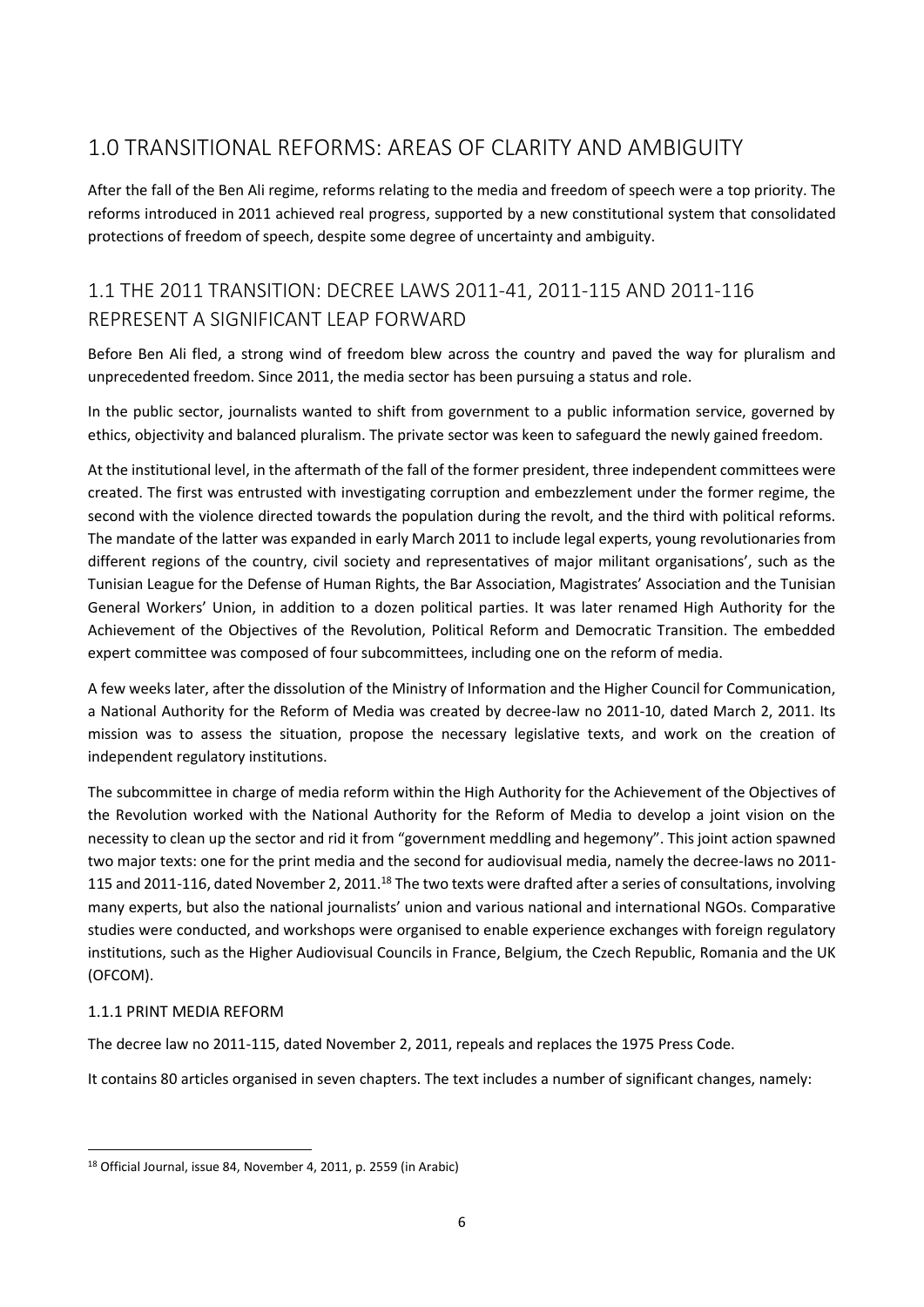- The Ministry of Interior no longer manages the sector; all aspects of freedom of speech and freedom of the press were transferred to the justice system
- New provisions on the definition of professional journalists and the delivery of press cards were introduced (art. 7 and 8)
- The right of access to information for journalists and the right of publication were recognised
- The protection of journalists' independence against all forms of pressure and intimidation was bolstered (art. 9-14)
- The protection of the privacy of sources is ensured (art.11)
- The authorisation system operated by the Ministry of Interior has been eliminated (art. 5 and 19)
- Provisions on financial transparency of media organisations were introduced, to enable readers to be informed on the sources and modes of funding of the general information media, as a guarantee against concealed domestic and foreign influence
- Provisions on pluralism were introduced, in order to guarantee the right to plural and diversified information and to avoid abuses related to concentration and dominance (art. 31-38)
- Almost all repressive provisions of the former press code were eliminated, having been established by the fallen regime to oppress and control journalists and media. These provisions were replaced by fines for actions related to contempt and defamation
- The limitation of corporal punishment to few serious crimes, such as incitement to murder, physical violence, rape, apology for crimes against humanity, war crimes and child abuse.

#### 1.1.2 AUDIOVISUAL REFORM AND CREATION OF A REGULATORY AUTHORITY

The second text is the decree-law no 2011-116, dated November 2, 2011, on the freedom of audiovisual communication and the creation of the Independent High Authority for Audiovisual Communication (HAICA).

This law guarantees the freedom of audiovisual communication. In addition to the right of all citizens to access audiovisual information and communication (art. 4), the text upholds the fundamental principles, namely freedom of speech, equality, pluralism of opinions and ideas, objectivity and transparency.

To guarantee these rights and liberties and monitor the field, an independent High Authority for Audiovisual Communication has been created. The body has a civil personality and is financially independent.

In accordance with article 6 of the law, the High Authority is independent and carries out its mission autonomously from any other party likely to have influence on its members or activity.

#### *a. Composition of the regulatory authority*

The authority is managed by a college of nine independent personalities, with recognised experience, integrity and competence in the field of communication and news. They are appointed by decree. The composition of the authority follows an original, participative approach, as it includes two judges (one is a judicial judge and the other is an administrative judge), one of them named Vice Chairman. The body also includes two members named by the Parliament, two journalists named by the most representative press groupings, one member representing audiovisual corporations, one member representing non-journalistic staff of media organisations, and finally a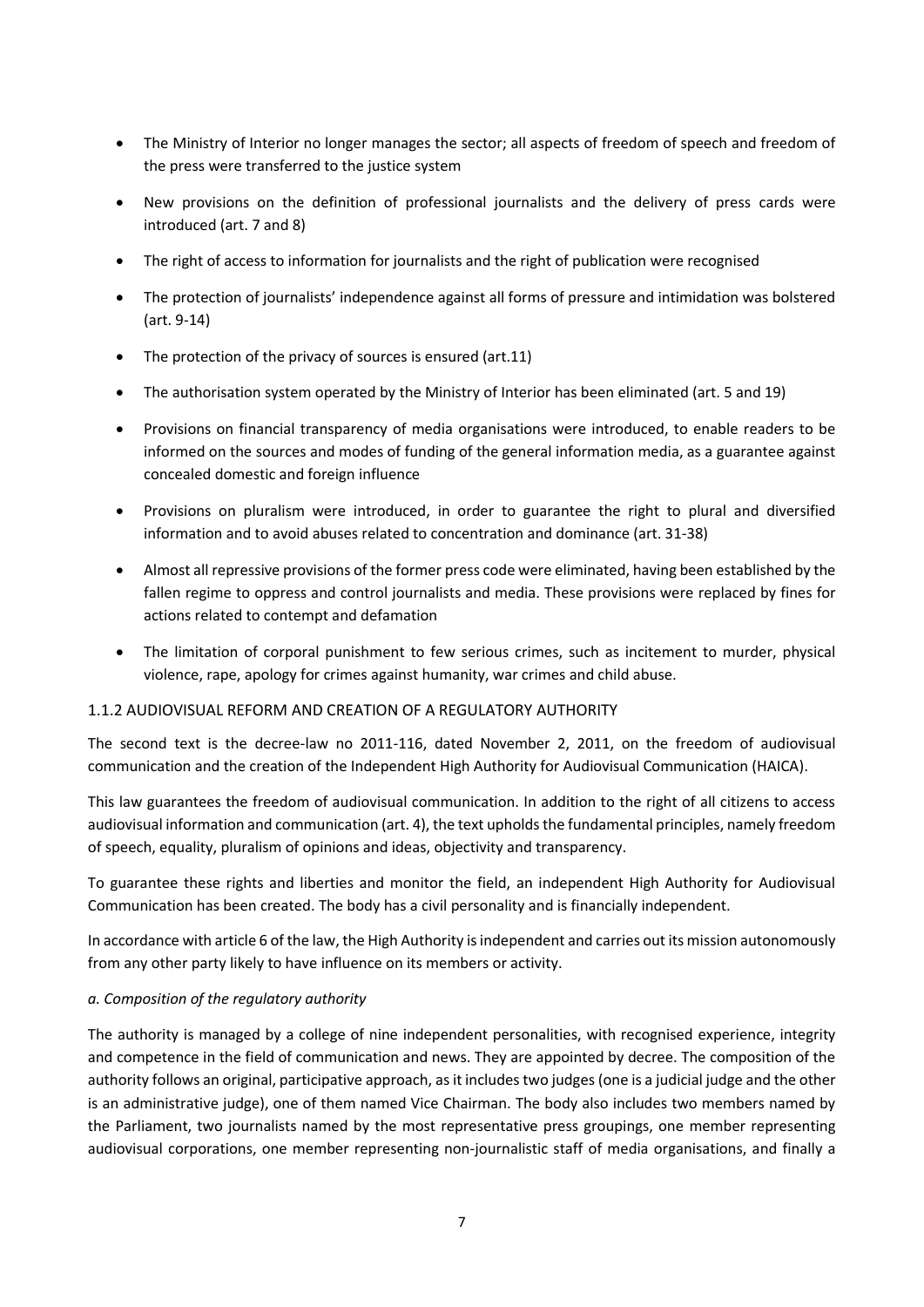Chairperson, named by the President of the Republic, in consultation with the members of the Independent High Authority for Audiovisual Communication.

The HAICA members have a mandate of six years, with renewal of one-third of the members every two years. To guarantee the independence and impartiality of the regulatory authority, a number of incompatibilities are listed. 19

#### *b. Competencies*

The competencies of the HAICA are organised in three complementary categories: decision-making, consultation and monitoring.

Decision-making attributions are listed in article 16 of the decree-law, and are mainly related to the respect of the rules and procedures of the audiovisual sector, frequency licensing, specifications drafting and adoption, licensing conventions, and monitoring. They also include the monitoring of the respect of ethics, freedom of speech, pluralism of opinions and ideas, and sanctioning violators.

As far as elections are concerned, the regulatory authority decides, in collaboration with the Higher Independent Authority for Elections, on the rules for radio and TV campaigns, based on the respect for the principles of pluralism, equity and transparency (art. 44). The authority also defines the rules and conditions for production, programmes, TV reports and segments related to electoral campaigns, as well as their programming and broadcast (art. 43).

As far as consultative activities are concerned, the mandate includes advisory opinions on legislation projects related to the audiovisual sector, and a binding opinion for the appointment of CEOs of public audiovisual institutions. 20

Moreover, the HAICA may propose reforms, as required by the evolution of the sector.

The above responsibilities are complemented by a monitoring function and, ultimately, capacity to sanctioni. The authority may act upon request or on its own initiative, to "monitor the level of respect of the general principles governing audiovisual activities, in accordance with the legislation in force" (art.27). The authority may impose progressive pecuniary or non-pecuniary sanctions, running from an initial warning to the final withdrawal of the license. In all cases, the sanction must be proportionate to the violation, as well as to the potential benefit the violator might have earned, and cannot exceed 5% of the organisation's turnover, after taxes, during the previous fiscal year (art. 29). The authority may also refer the case to competent jurisdictional or professional authorities.

The above reforms were frozen by the Islamist-majority government, formed after the National Constituent Assembly elections held on October 23, 2011. This government has been very reluctant to create the new independent institutions to monitor the media.

After long prevarications and multiple forms of protest, including a widely observed general strike by journalists on October 17, 2012 - the first in the country's history - the government said it was willing to implement the two decrees and create the Independent High Authority for Audiovisual Communication.

**<sup>.</sup>**  $19$  Persons having held governmental, party or political functions or on the payroll of a political party, during the previous two years. or those with direct or indirect shares or financial interests in media organisations cannot be members of the HAICA.

 $^{20}$  In accordance with the principle of procedure parallelism, ending the functions of the holders of the same positions should be submitted to the HAICA.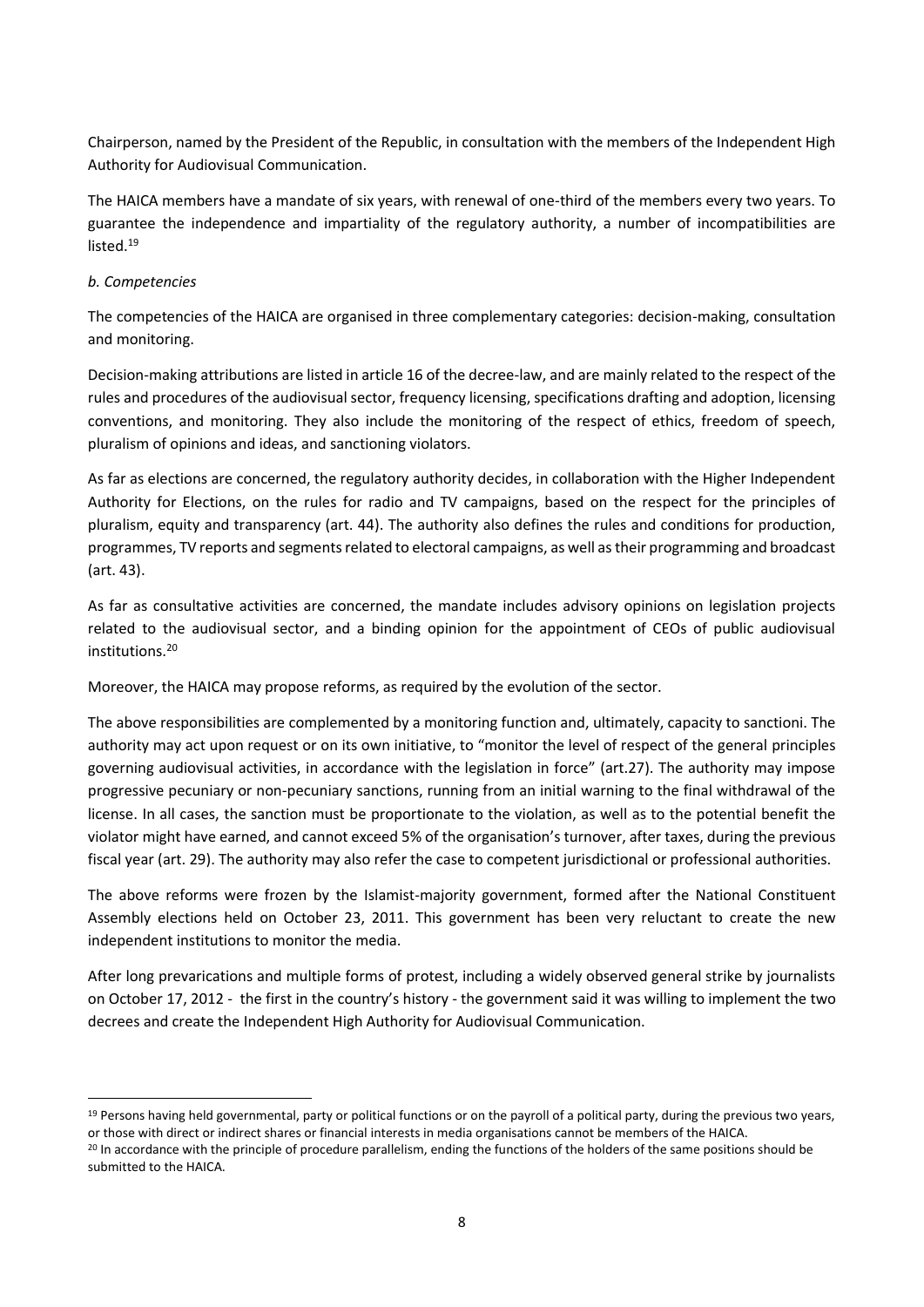However, the government continued to procrastinate, and the members of the regulatory authority were not named until May 3, 2013. Ever since, it has faced multiple forms of resistance and campaigns aimed at weakening its image and undermining its capacity to act.

### 1.2 THE 2014 CONSTITUTIONAL MECHANISM: PROGRESS AND UNCERTAINTY

The new constitution, finally adopted on January 27, 2014, strengthens communication and information freedoms, and gives the regulatory authority a constitutional status. Indeed, the new constitutional text gave momentum to the 2011 reforms and paved the way for consolidated freedoms, by supporting press freedom and institutionalising it in the audiovisual field.

#### 1.2.1 ENSHRINED FREEDOM

Article 31 of the new constitution states that "freedom of opinion, thought, speech, information and publication are guaranteed and may not be subject to any prior control".

The solemn proclamation of media freedom is crucial, because other freedoms are contingent upon it.

It is, however, regrettable that there are no guarantees for the privacy of sources or the independence of media organisations.

Article 32 confirms that the "state guarantees the right to be informed and the right to access to information. The state shall make every effort in order to guarantee the right to access communication networks". The adoption of this text is a significant progress. The scope and implications have been detailed later in organic law no 2016-22, dated March 24, 2016, on the right to access information. It provides for the creation of an independent public authority in charge of access to information.

#### 1.2.2 INSTITUTIONALLY PROTECTED FREEDOM

A constitutional authority will replace the current High Independent Authority for Audiovisual Communication. In this regard, article 125 stipulates that "independent constitutional institutions' role is to consolidate democracy. All state institutions should facilitate their mission".

These institutions enjoy legal personality, and administrative and financial autonomy.

They are elected by a qualified majority of the Assembly of the Representatives of the People (parliament) and report to the latter. An annual report for each institution is discussed during dedicated plenary sessions of the Assembly. Their composition is defined by law, as well as the eligibility of their members, mode of election, organisation and responsibilities.

Article 127 of the constitution stipulates that "the Authority for Audiovisual Communication is in charge of regulating and developing the audiovisual sector. It upholds freedom of speech and information and promotes plural and impartial information."

The authority enjoys regulatory powers in its field of competence, and must be consulted on any bills related to the field".

The Authority is composed of nine independent, neutral members, who shall be competent, honest personalities, for a single mandate of six years. One-third of the members are renewed every two years.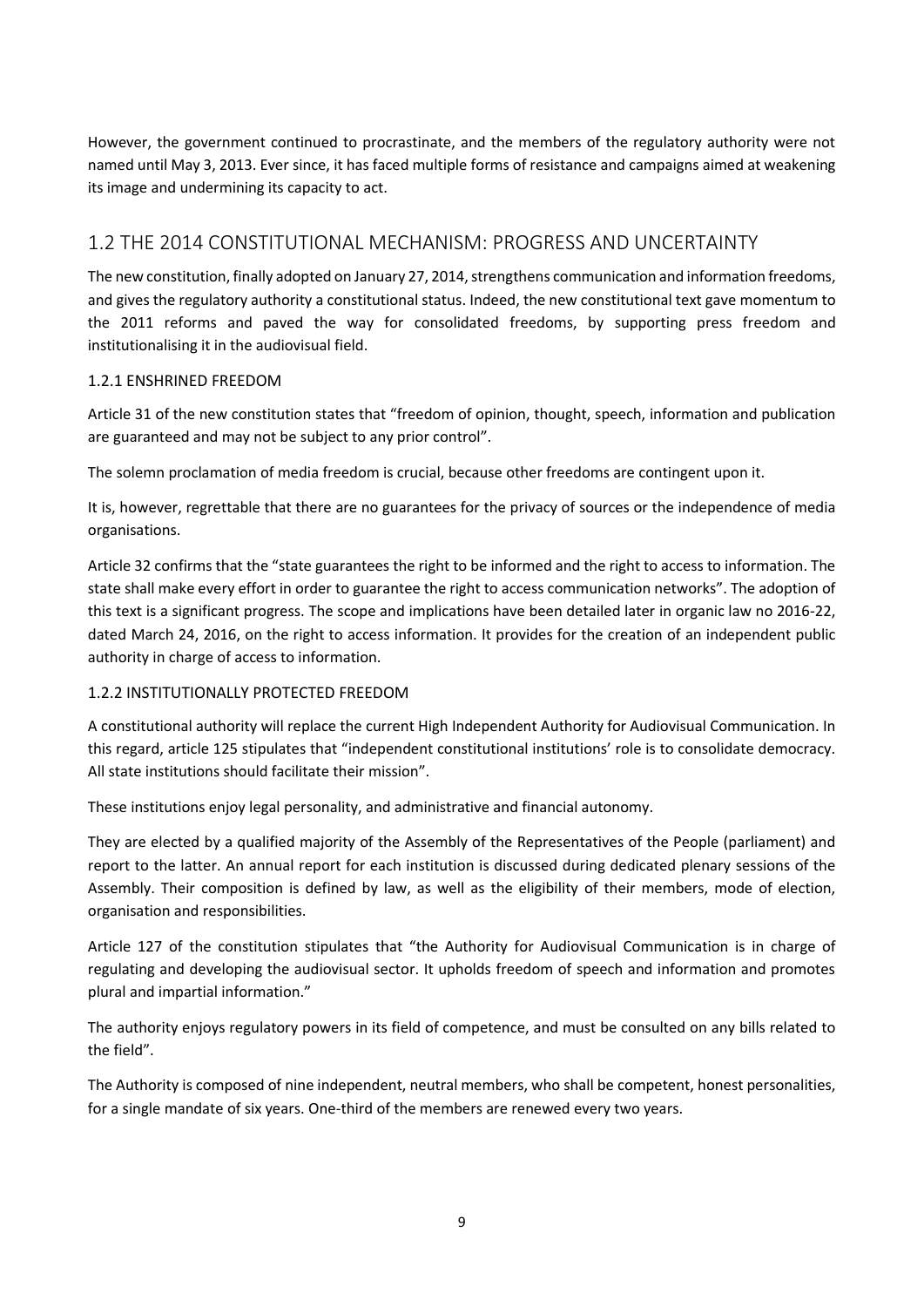It is stipulated that the authority's members shall be "independent, impartial, qualified and honest". The text lists the principles the authority should abide by, namely the "respect of freedom of speech and media", and "pluralism, integrity of media corporations". The legal powers it enjoys should enable it to fully play its regulatory role in the audiovisual field."

The above-mentioned progress and guarantees should not, however, be mistaken for unfettered progress. The constitutional system remains weak, risking vulnerabilities that are likely to worsen, due to an unfavourable context and a number of deviations.

One of the main weaknesses of the constitutional system lies in article 6 of the constitution itself, which describes the state as the protector of religion and custodian of the sacred (values). The article stipulates that "the state protects religion, guarantees freedom of faith, conscience and creed. It ensures the neutrality of mosques and worship locations against instrumentation by (political) parties. The state commits to disseminate the values of moderation, tolerance, protect the sacred (values), ban, prevent and fight any apostasy accusations, incitement to hatred and violence."

Some fear that when the state is proclaimed "protector of religion and custodian of the sacred", it might not be able to remain neutral and impartial. Many NGOs and civil society organisations have voiced genuine worries that this protection of the sacred may be an unacceptable, potentially dangerous, limitation to freedom of speech as it is universally recognized. They fear this provision may open the door for legislative provisions criminalising texts and speeches considered offensive to religious beliefs.

Moreover, it is also alarming to note that among the interests to protect and which, in fact, limit freedom, article 49 mentions "public morality." Admittedly, this restrictive notion is mentioned in article 19 of the International Pact on Civil and Political Rights, but in the Tunisian context, and in an environment where religious references prevail, with rising conservatism, it might be a vague notion that can be exploited in a way that limits freedom.

As for the institutional guarantee of audiovisual media by the future Audiovisual Communication Authority - and considering the mode of appointment of its members, based on the election by the Assembly of the Representatives of the People (parliament) -, a subservience by majority parties is to be feared. Members may be named on the basis of their allegiance to political parties, rather than their competence and integrity. While the risk of corporatist excesses would be mitigated, it would be replaced with something even more dangerous: party polarization.

#### 1.3 POST-CONSTITUTIONAL TEXTS: ONE STEP FORWARD, TWO STEPS BACKWARDS

In this regard, two texts were passed in 2015 and 2016:

- law on anti-terrorism, repression and money laundering
- organic law on access to information

A number of projects will follow, including one that is expected to be adopted very shortly.

#### 1.3.1 ANTI-TERRORISM, REPRESSION AND MONEY LAUNDERING LAW

The organic law no 2015-26, dated August 7, 2015, introduced a series of provisions that are likely to place major limitations on press freedom when covering political events, namely government action in regard to fighting terrorism. The law lists a number of crimes and offenses in very broad terms. This ambiguous terminology opens the door for highly subjective interpretations, paving the way for unacceptable restrictions on the media and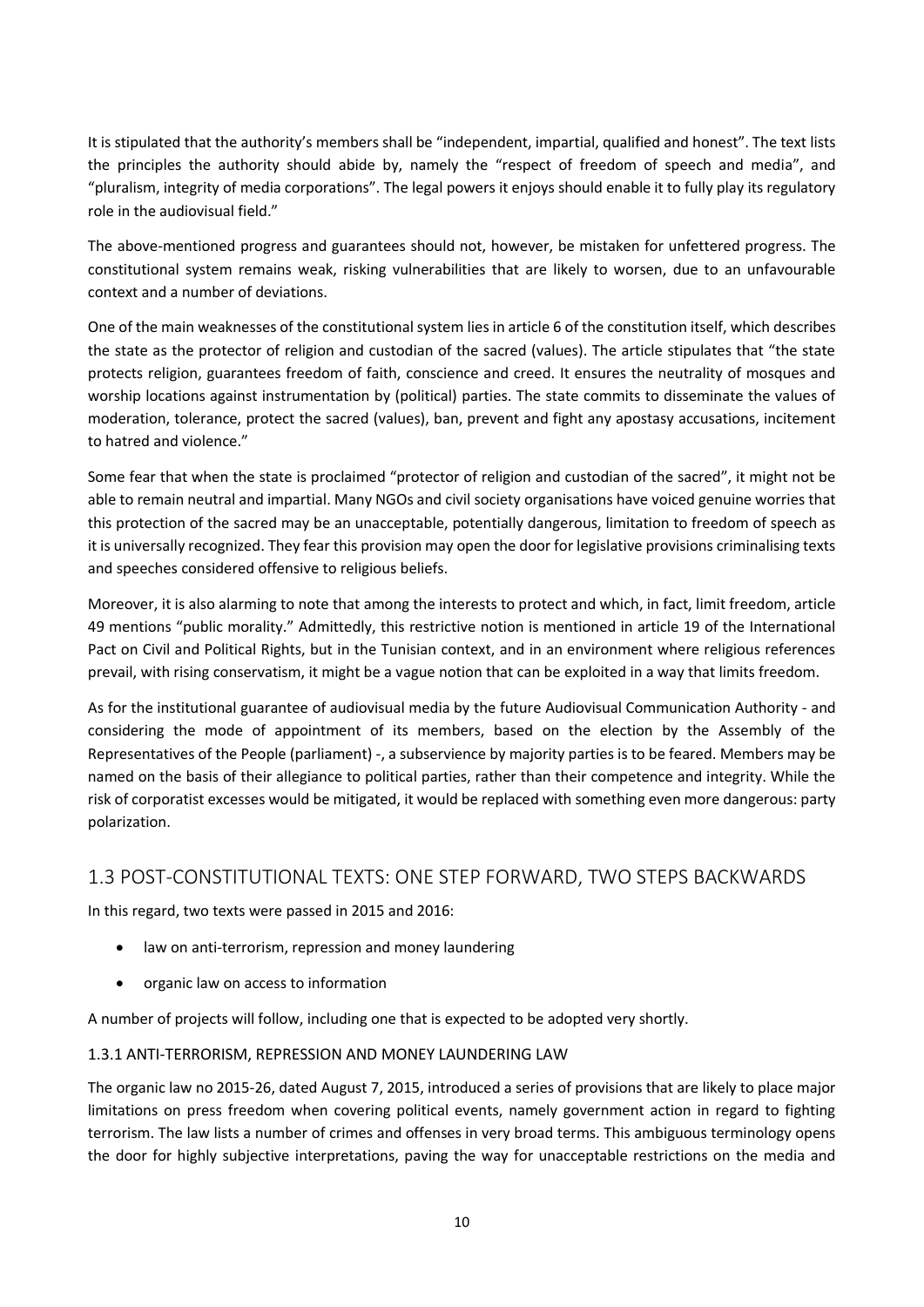journalists when covering events related to potential terrorist activities, or publishing stories relating to the authorities' attitude towards such activities. This might even happen when publishing or broadcasting opinions critical of government policies. Such offenses and crimes are severely punished, including jail sentences, as listed in the articles below:

- Art. 5: incitement to committing a terrorist crime
- Art. 21: Release, in bad faith, of fake news, putting at stake the security of civil planes, ships during navigation
- Art. 31: Apology of terrorism
- Art. 34: Dozens of crimes and offenses
- Art. 37: Refusing to report to competent authorities, without delay, and in the limit of known actions, any events, information, intelligence on offenses committed or planned by terrorists, in accordance with the provisions of the law herein
- Art. 58: Prohibition to reveal the real identity of an infiltrated person; violations are punishable by 6 to 20 years in jail and a fine of 15 000 to 30 000 dinars
- Art.73: Prohibition to release information on pleas or decisions likely to violate victims' privacy or undermine their reputation, punishable by one year in jail and a fine of 1000 dinars.

There are also concerns about about the potential use of part 5 of the law on "the use of particular investigation techniques" (art. 54 and following articles) against journalists and media organisations, given the very broad definition of some terrorist offenses. The use of such techniques may open the door for the surveillance of media organisations and thus undermine press freedom and violate privacy rights.

This text undeniably weakens freedoms of expression and press.

#### 1.3.2 ORGANIC LAW ON ACCESS TO INFORMATION

According to article 32, access to information is a constitutional right: "the state guarantees the right to be informed and the right to access information. The state makes every effort to guarantee the right to access communication networks".

In accordance with the above provisions, organic law no 2016-22 on access to information was passed and promulgated on March 24, 2016.

With its 61 articles, this law repeals and replaces the decree-law 2011-41. In its article 1, it guarantees the right of every person or corporation to access information and compels the concerned public institutions to publish and regularly update all information in their possession.

The law also provides for the creation of an independent public committee, named "information access committee", to investigate complaints in this field and monitor the implementation of the said law. After multiple delays, the committee has finally been created. It is a financially independent public authority (article 37) composed of nine members with a single six-year mandate. Half the members shall be renewed every three years.

The most important responsibilities of the committee are to:

• Decide on appeals related to access to information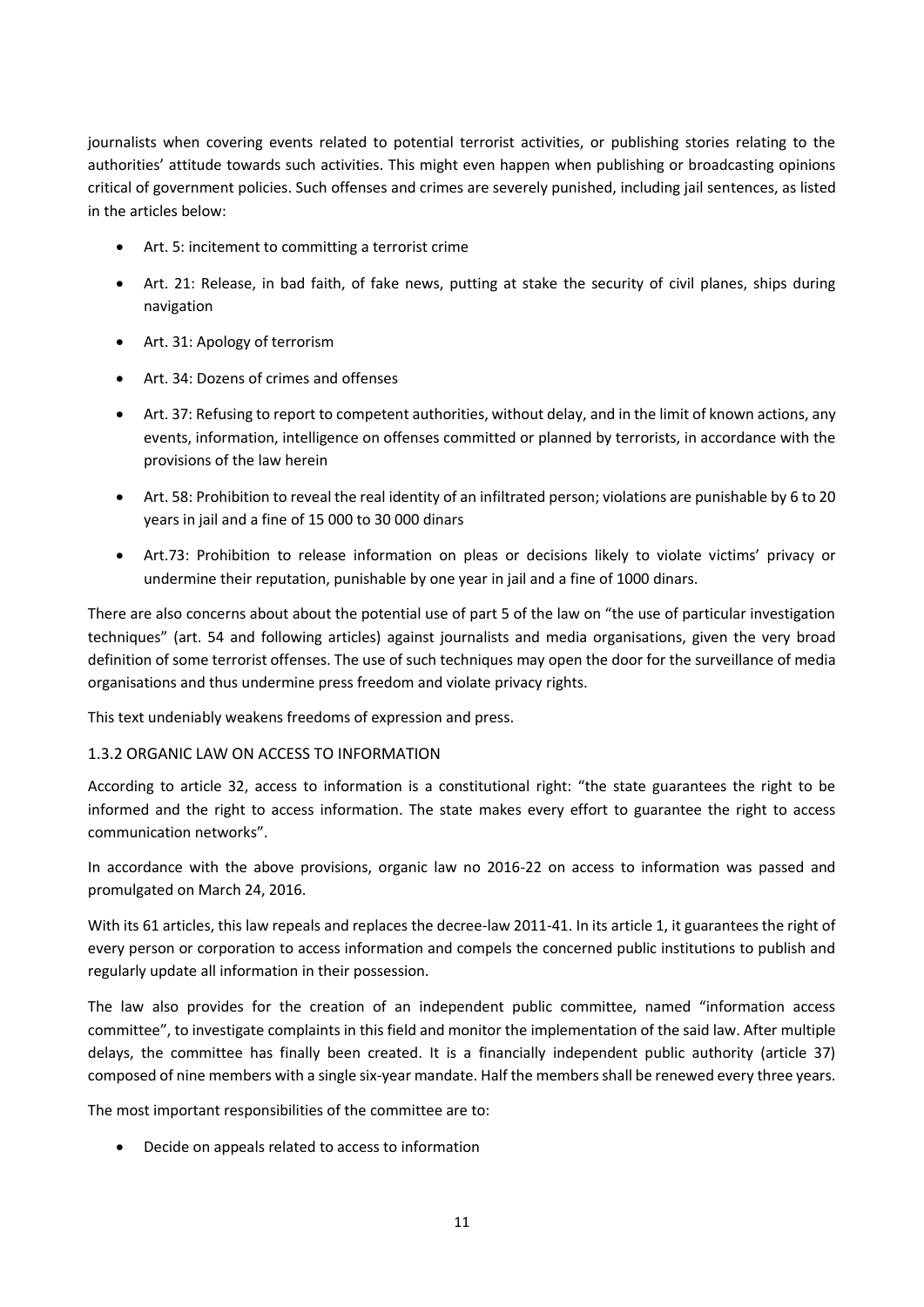- Investigate and audition public institutions
- Enforce penalties and sanctions
- Ensure follow-up of publications released by organisations falling under this law

The adoption of this law may rightfully be considered a major leap forward in terms of freedom of speech and transparency, enabling Tunisia to be a leader in the Arab world as far as access to information is concerned.

However, the law has a number of shortcomings. In particular, exceptions to the right to access information are introduced in article 24, in matters related to:

- Security, national defense and related international relations
- Protection of private life, personal data and intellectual property.

It is also blamed for its weak and incomplete sanctions against institutions which fail to abide by the provisions of the law (art. 57 and 58), in addition to insufficient protection both for journalists and sources.

#### 1.3.3 CONTROVERSIAL BILLS

In the wake of the 2014 constitution, a number of bills have been drafted or are being drafted by various stakeholders, namely the current High Authority for Audiovisual Communication, the Ministry in charge of Human Rights and Relations with Constitutional Institutions and Civil Society.

The Ministry in charge of Human Rights and Relations with Constitutional Institutions created, under former minister Kamel Jendoubi, a committee which worked on an organic law on the main aspects to set up a legal framework for audiovisual media. The project included 7 chapters and 170 articles.

The High Authority for Audiovisual Communication also developed a similar organic law on the same subject, with the same number of articles.

The two projects were very similar, except for few items, leading to tension between the two institutions.

The difference concerned the future authority on audiovisual media, namely its competence, composition, and the appointment of its members.

As far as the composition is concerned, the two projects provide for a nine-member authority, but they disagree on the profile of members, namely whether journalists should be included. In fact, the Ministry's initial version provides for the membership of one journalist, while the HAICA wanted two journalists.

The main point of divergence, however, was the mode of appointment. The Ministry proposed a free application by candidates and the election by a qualified majority at the Assembly of the Representatives of the People. The HAICA proposed a separation between the nominating organisations, which must be the organisations representative of the sectors to which the future members belong, and the voting organisation, namely the Assembly of the Representatives of the People.

The two projects are at the heart of a debate on the independence, neutrality, objectivity of the regulatory authority, and ultimately, the credibility of its work and decisions.

The procedure proposed by the Ministry may be credited for trying to prevent corporatist control, but presents a real and inevitable risk of control by political parties and parliamentary majority coalitions. This would strongly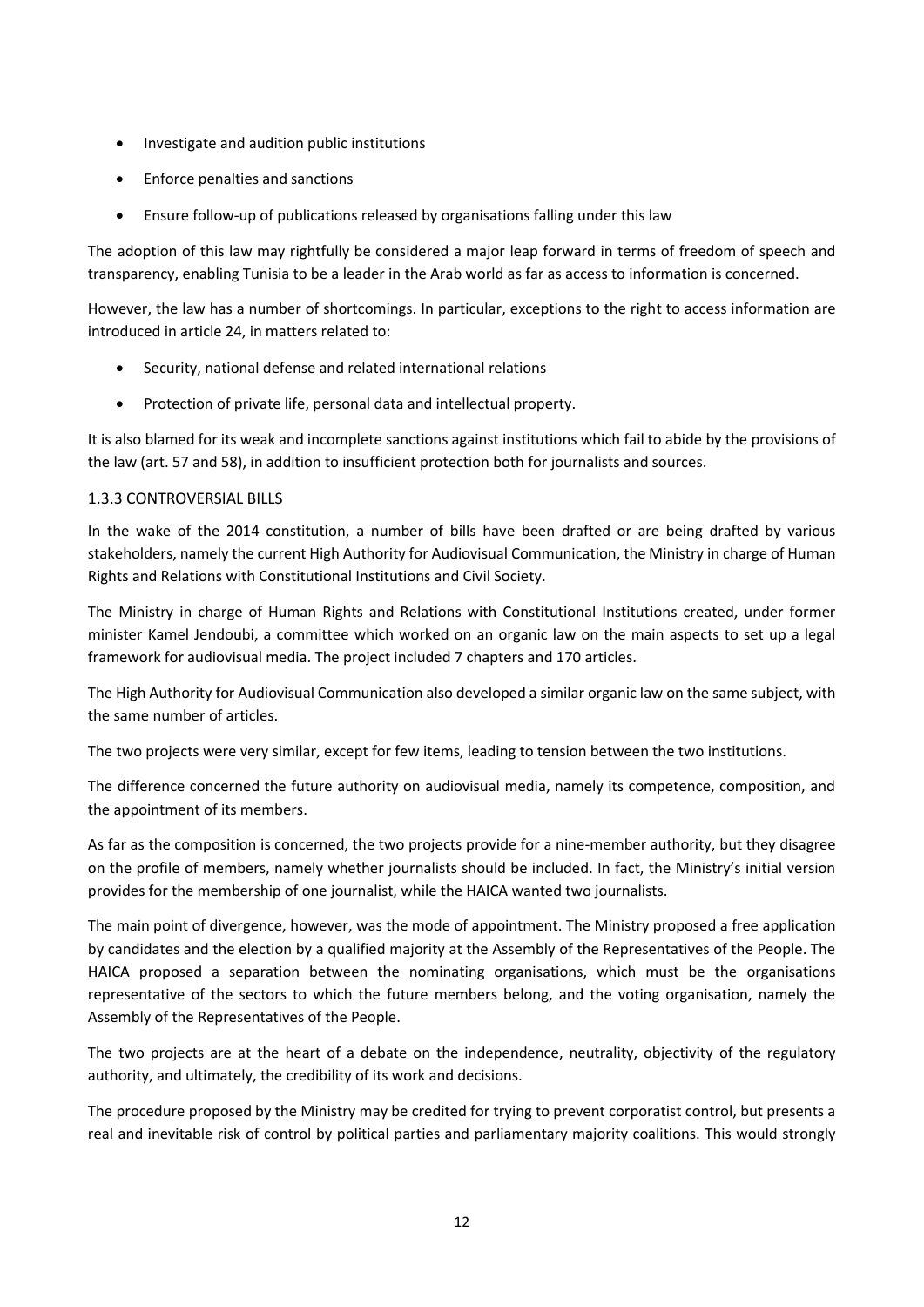undermine the independence of the regulatory authority, or even block its operation, as was the case for the High Authority for Elections (at the time this report was being written).

By contrast, the project proposed by the HAICA totally excluded public authorities, both legislative and executive, and seemed to ensure the independence of the regulatory authority from political powers. It might be credited for preventing political control over the authority, but risks allowing corporatist interests to prevail over public interests. The proposal could face the same dissentions and malfunctions the current HAICA is experiencing.

The second major divergence point was related to the consultative role of the future authority.

The project submitted by the Ministry rejected the binding opinion for appointment and firing of public audiovisual media managers, and suggested an alternative nomination mechanism whereby the regulatory authority proposes for appointment and holds a simple non-binding opinion for firing. The HAICA project maintained the required assent of the regulatory authority for both appointment and firing.

Evidently annoyed by the current HAICA, and in an attempt to avoid resistance, the government – through the Ministry in charge of Relations with Constitutional Institutions – decided to split the initial project into three separate texts.

The first is an organic law on common provisions for all constitutional institutions. This law has been criticised for undermining the independence of these institutions. It was voted in by parliament, but was then subject to a successful appeal for breaching constitutional provisions. The temporary authority for monitoring the constitutionality of laws welcomed the appeal and revoked article 33 (decision no 2017-4, issued on August 8, 2017). The appeal concerned article 33, which gave parliament the right to withdraw confidence from the Authority as a whole or in one of its members by qualified majority. By declaring article 33 unconstitutional, the Authority also indirectly invalidated articles 11 and 24. The temporary authority for monitoring the constitutionality of laws blocked article 33 for incompatibility with the principle of independence of constitutional institutions and violation of the principle of proportionality. The parliament has, however, challenged the authority's decision and voted in a new text, replacing the "withdrawal of confidence" with "dismissal".

The second text is a bill on the composition and part of the attributions of the regulatory authority (exclusive of the consultative attributions and sanctioning power). In losing all power to control and sanction, the authority would ultimately be stripped of its capacity to be an effective and efficient regulatory authority.

The third bill, which will be voted on later, is a compilation of the rest of provisions included in the initial project, i.e. public and private media legislation, illegal practices and sanctions.

This policy of "small steps" is potentially highly disadvantageous, risking fragmentation and incoherence of texts. It also runs counter to international best practice, whereby grouping and unification of laws are considered a means of simplification.

Overall, the Ministry projects seem regressive in comparison with the 2011 decrees, as they establish a weaker regulatory authority and directly or indirectly undermine freedoms of speech, information and communication.

As far as the legislation on print and online media is concerned, there has been no government project. A single project has been submitted by the National Journalists' Union, prepared by a group of experts. The text introduces a number of precisions and clarifications likely to reduce contradictions between texts, namely in terms of criminal matters, as well as divergent interpretations and decisions by courts of justice. The text has not been made public yet, and accordingly no further details will be given in this paper.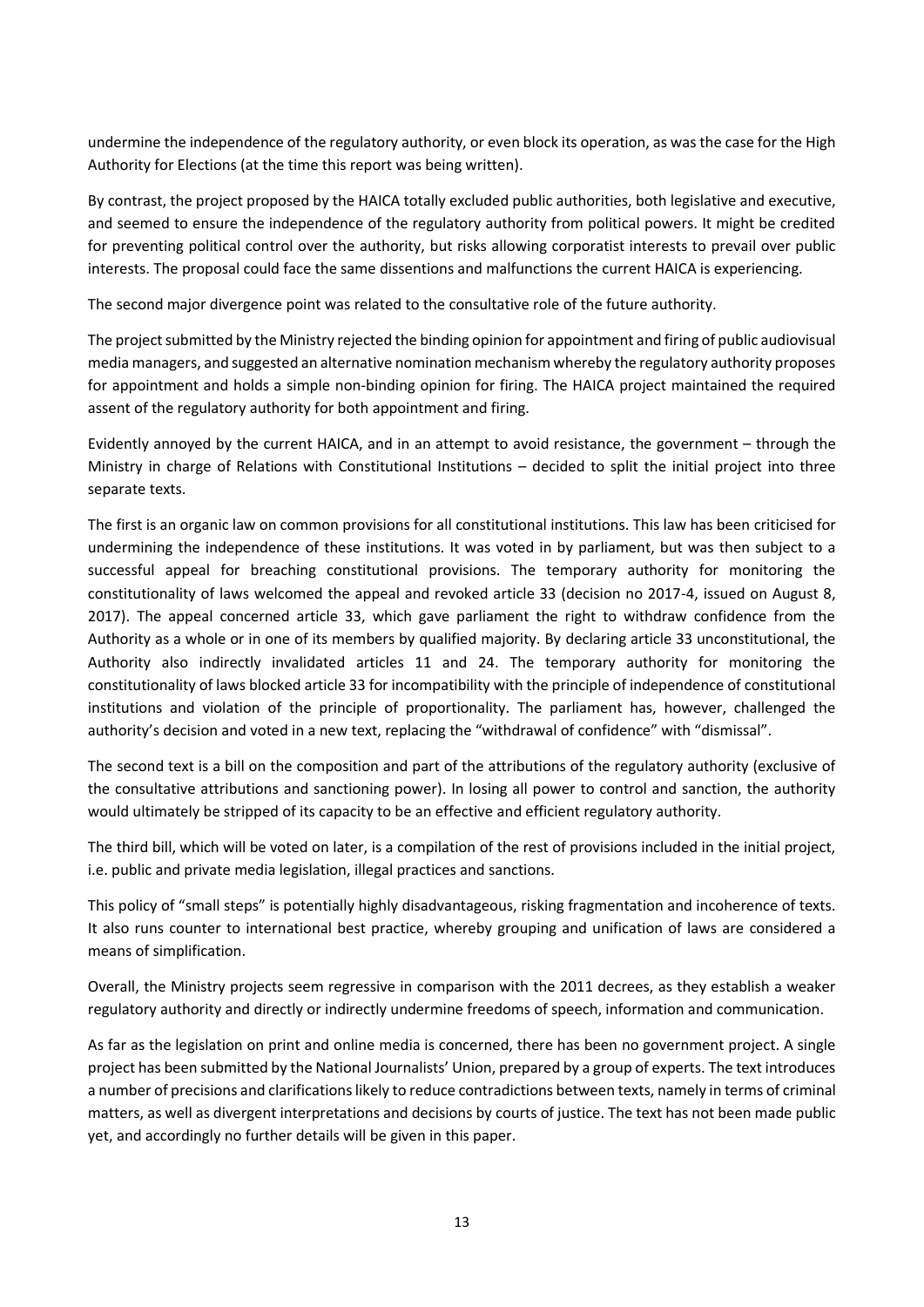In terms of regulation, the same union, in collaboration with the association of newspapers' directors, is setting up a Press Council as part of efforts toward self-regulation.

Finally, it should be noted that a bill on attacks against the armed forces, drafted and submitted to parliament in  $2015$ , $^{21}$  is once again on the agenda. The text is highly dangerous for human rights, since it would grant immunity and impunity to security forces, protecting them from prosecution. Article 18 of the project exempts security forces from criminal liability in cases of injury or death, including in the event of attacks against private property and vehicles. It also criminalises all forms of denigration of security forces likely to undermine public security. It provides for prison sentences of up to two years and a 10 000-dinar fine.

Articles 5 and 6 of the bill provide for prison sentences for 10 years and a 50 000-dinar fine for disclosure or publication of national security secrets. There are no protections for whistle-blowers and journalists.

The text is in contradiction with the constitution, which upholds the right to life, and is a serious threat to freedom of speech and information access.

NGOs like Amnesty International, Human Rights Watch, the Tunisian League for Human Rights and the Tunisian Organisation against Torture have regularly condemned violations perpetrated by security forces during the state of emergency, including acts of torture and arbitrary arrests, which are a threat to the democratic transition process in Tunisia. Abuses perpetrated in the name of security often go unpunished, according to these organisations. This has created a climate of impunity. Security forces consider that they are above the law and do not have to fear prosecution.

**.** 

<sup>&</sup>lt;sup>21</sup> Bill no 25/2015 on the attacks against the reputation of armed forces.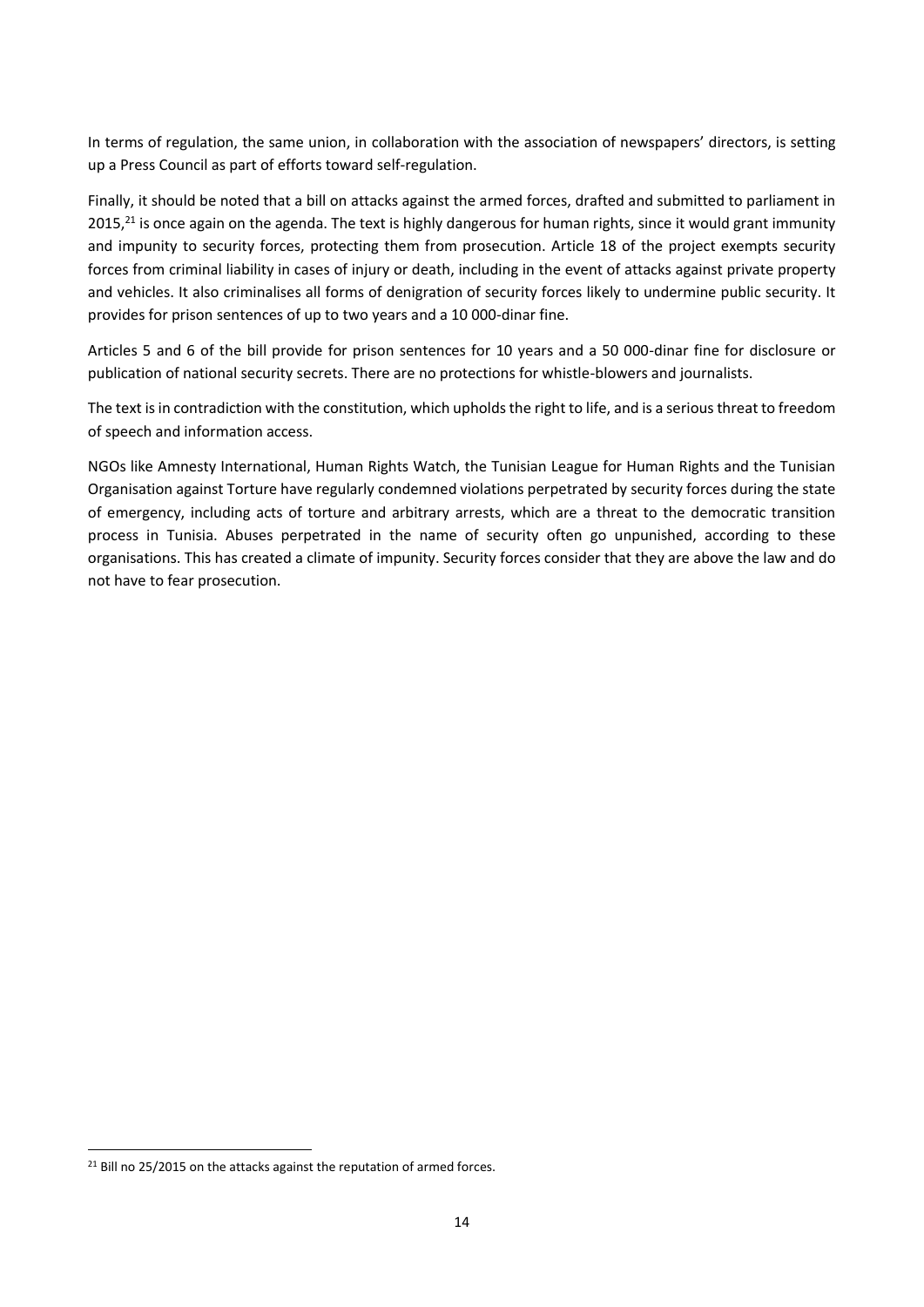## 2.0 THE CONTEXT

Beyond the textual gaps and limitations, the implementation of Tunisian legislation occurs in an unfavourable context, due to the persistent culture of authoritarianism, contradictions and uncertainty, related to incoherent jurisprudence and the willingness to undermine regulatory institutions.

#### 2.1 THE PERSISTENCE OF OLD ADMINISTRATIVE AND POLITICAL REFLEXES

The implementation of the new legislation is hindered by a strong resistance on the part of various political forces and the persistence of old authoritarian, administrative reflexes.

Regarding access to information, opacity and retention remain challenges.

There are also multiple violations of the law and attacks against freedom of speech and information. Periodic reports by a number of institutions, such as the National Journalists' Union, Amnesty International, the Tunisian League for Human Rights and Reporters without Borders regularly report instances of such violations.

Furthermore, journalists are still prosecuted in accordance with the military justice code, the criminal code and other laws, instead of the decree law 2011-115 on the freedom of the press, printing and publishing.

Earlier in 2017, the government sought to restrict the right of journalists to access information, by releasing a memorandum (No 4) ordering ministerial departments and public institutions' communication officials not "to make any statement or intervention" or "release any official information or document to the media", without "prior and explicit authorisation" by their hierarchy. The implementation of this illegal memorandum led the Ministry of Higher Education to release an internal note blacklisting three media companies. Under strong pressure from journalists, media organisations, national and international civil society organisations, the government was forced to withdraw the memo on February 27, 2017.

On April 6, 2017, and for the first time since the fall of the dictatorship on January 14, 2011, the Ministry of Interior seized a newspaper without prior order by the justice, referring to the emergency law.

During the Human Rights Review, in May 2017, the United Nations Council for Human Rights made 10 recommendations to Tunisia, urging it to better define responsibilities when it comes to violations by security forces.

Political and administrative authorities seem to opt for restrictions, demonstrating a clear mistrust, and even fear, of free speech and information.

#### 2.2 INCOHERENT LEGAL ACTION

The current threats against freedom of speech and information are aggravated by contradictory and incoherent legal interpretation and application of the legislative and regulatory system.<sup>22</sup>

This uncertainty and contradiction is the result of a number of loopholes in the existing legal texts, namely decree law no 2011-115, and the multitude of provisions on freedom of speech and information, beyond the text of law

**.** 

<sup>22</sup> See namely:

البشير المنوبي الفرشيشي و علي قيقة و محمد المنوبي الفرشيشي ، التنظيم الجزائي لحرية الصحافة و الطباعة والنشر، منشورات مجمع األطرش ، تونس 2017 ، 515 ص .مع قائمة مالحق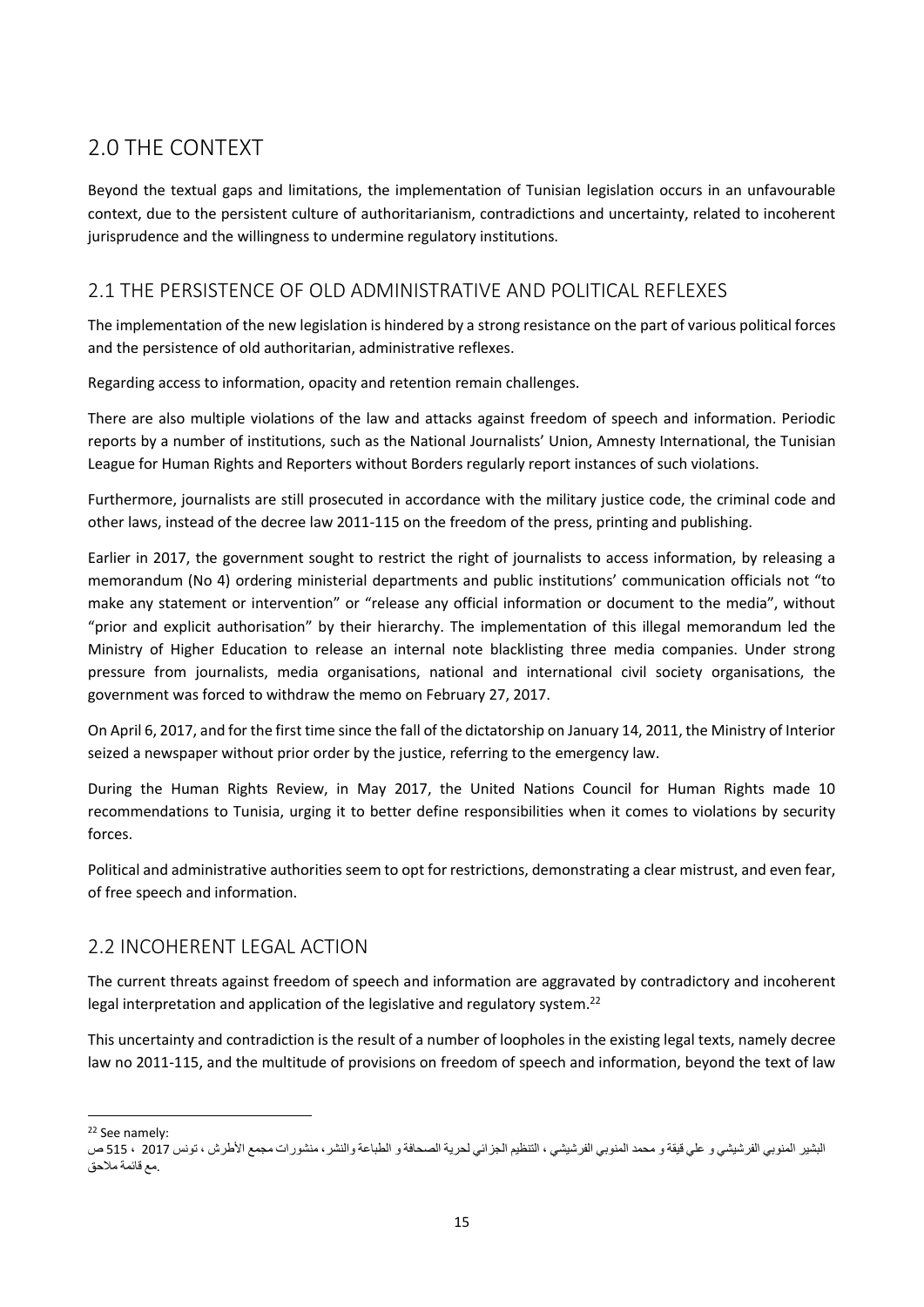no 115. These provisions are present in the criminal law, the military justice law, the childhood protection law, the telecommunications law, the postal code, and the anti-terrorism law.

Decree-law no 2011-115 has not repealed any of these provisions and neither refers to them nor absorbs them, leading to the current ambiguity and uncertainty. Judges are forced to use their discretion to interpret and combine different texts, which results in contradictory jurisprudence, judiciary insecurity and threatens freedom of speech and information.

These contradictions are the result of the coexistence of two or more different provisions on the same acts/events or similar acts/events. For example: articles 60 to 64 of the decree-law and articles 121 bis and 121 ter of the criminal code; articles 50 and 51 of the decree-law and article 220 bis of the criminal code; articles 47 and 49 of the decree-law and articles 303 bis, 303 ter of the criminal code.

There is also a conflict between provisions of the decree-law and different provisions in a number of particular texts:

- Articles 55 and 57 of the decree-law and article 86 of the telecommunications code;
- Article 60 of the decree-law and article 121 of the childhood protection law.

Furthermore, there are multiple contradictions between the decree-law and a number of articles of the military justice code and the anti-terrorist law.

The situation calls for a substantive revision of decree-law no 2011-115 to eliminate the current fragmentation, incoherence, competition and even conflict of rules and standards.

#### 2.3 A WEAKENED REGULATORY AUTHORITY

**.** 

The creation of the HAICA was particularly difficult. The announcement of its creation raised a storm, particularly when it came to the appointment of its first members. As E. Claus<sup>23</sup> put it, "the Tunisian union for media managers, created on May 6, 2011, whose board is mainly composed of managers of private TV channels launched under Ben Ali, proposed a counter project of a regulatory authority for both audiovisual and print media (on May 20, 2012). It was ultimately not adopted by the government, which missed the opportunity to build on the advantage of decree 116, while engaging in a number of unilateral initiatives". After a general strike in October 2012 widely observed by journalists, the HAICA was finally inaugurated on May 3, 2013.

Ever since, the HAICA has been experiencing huge resistance and pressure from political lobbies, and has faced tremendous difficulties in imposing its authority.

It has been facing enormous resistance and overt defiance, namely by the two private TV channels created under Ben Ali, which refuse to sign the HAICA specifications. The Islamist channel Zitouna TV ripped up the text of a HAICA decision on air. In a blatant violation of the law, some TV stations are chaired by political figures, political party leaders, and have campaigned, during the legislative and presidential elections, for their owners (al-Janoubia campaigned for its owner and chairman, presidential candidate M. Ajroudi), or for candidates and political parties within which they hold leading positions (NESSMA). The HAICA has struggled against this lack of support and defiance by public authorities, based on forced and scarcely credible interpretations of the law. In this regard, the

<sup>&</sup>lt;sup>23</sup> E. Claus, « Les expériences marocaines et tunisiennes de régulation audiovisuelle », In Dominique Marchetti (dir.), La circulation des productions culturelles, Cinémas, informations et séries télévisées dans les mondes arabes et musulmans, Rabat, Istanbul, Centre Jacques-Berque, coll. « Description du Maghreb », 2017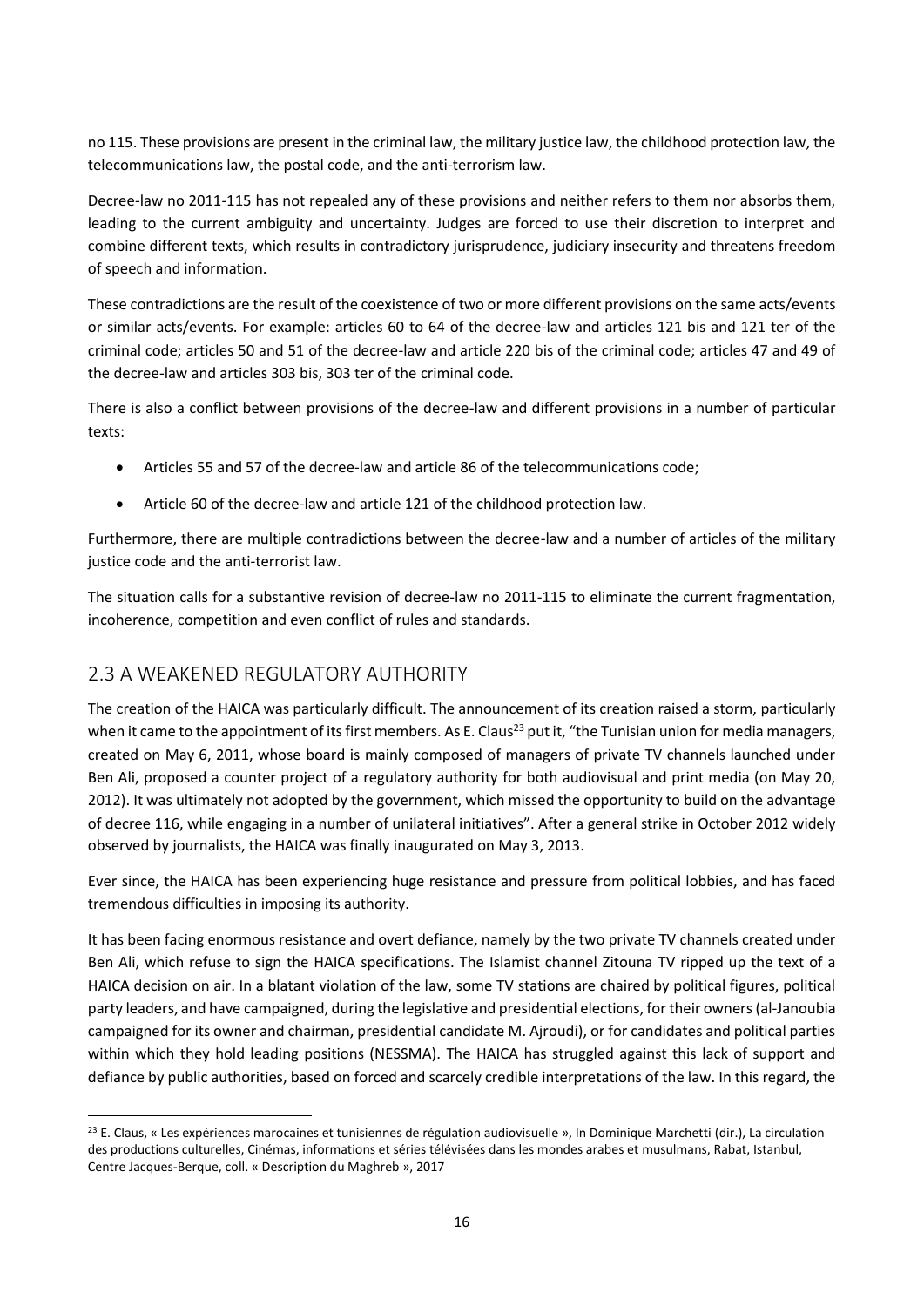chief of government fired two CEOs of the public TV channel - who had been endorsed by the HAICA - without referring to the authority. This was a clear violation of the principles of parallelism of procedures and of the contrary act.

The HAICA was also targeted by a defamation and slander campaign, led by managers of private TV channels created under the former regime, who reject the new legal framework and refuse to comply. These various forms of pressure and resistance show the extent to which regulation has not been integrated into national culture.

Freedom of speech still seems fragile, and the Tunisian media sphere continues to face genuine violations. This fragility is the result of a number of factors, including the persistence of laws inherited from the former regime, such as the criminal code, but also new texts such as the organic law no 26/2015, dated August 7, 2015, on countering terrorism and money laundering, in addition to the bill on the protection of the armed forces.

All these texts, in the context of terrorist threats and escalating security concerns, are potentially dangerous and increase the fragility of media freedoms.

Media companies are at a crossroads. The challenge is how to consolidate their freedom and prevent further abuses. In order to achieve this, a series of actions must be undertaken.